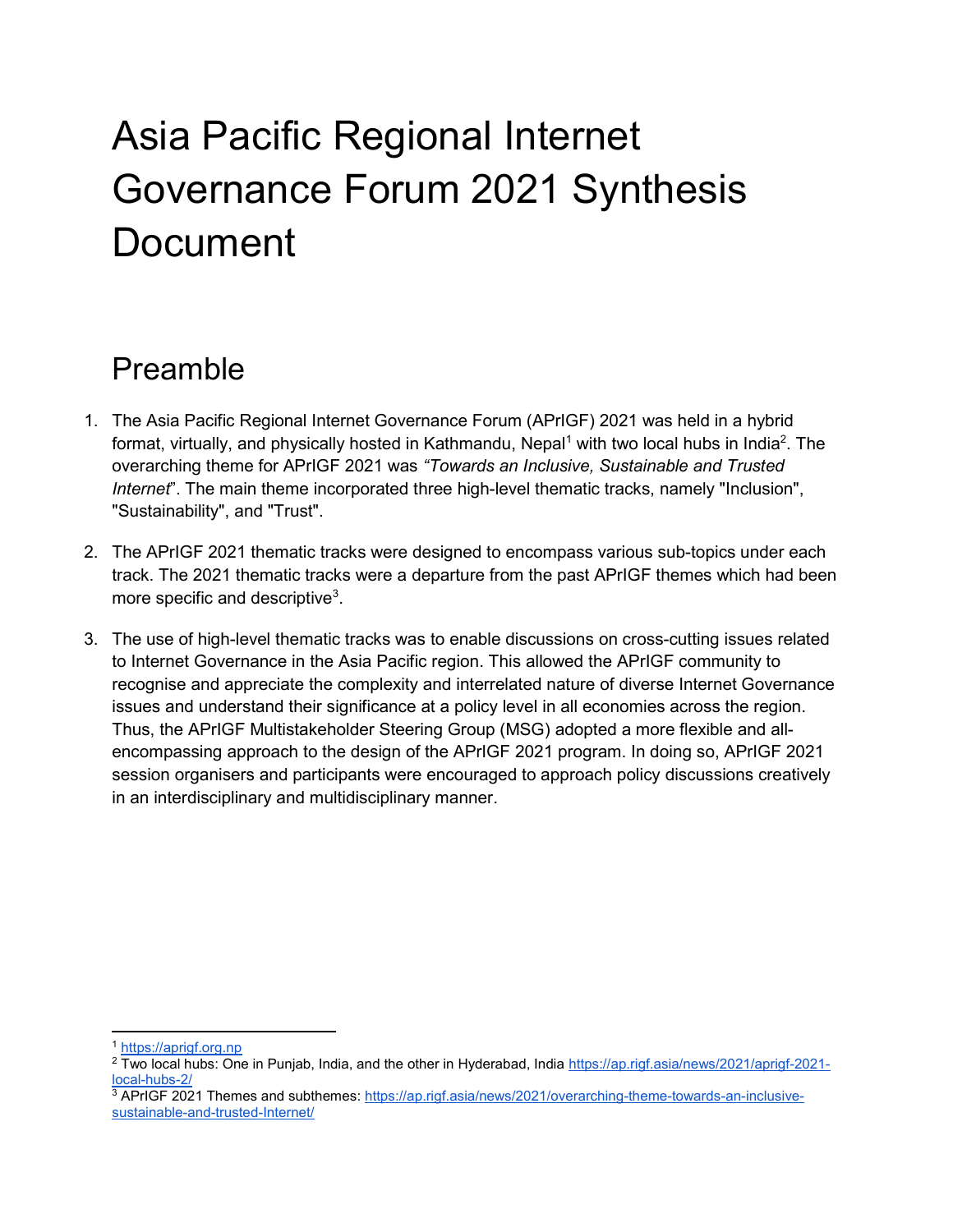

## Inclusion

- 4. Inclusion means to leave no one behind. The issue of digital inclusion is multidimensional in nature, it includes social, economic, legal, technological, and human rights issues, amongst others.
- 5. In the context of Internet governance, inclusion is taking actions to facilitate accessibility, affordability, and equity in Internet connectivity, as well as improving the awareness, skills, and opportunities for people using the Internet in ways that best suit their needs. Inclusion is also the meaningful participation of diverse stakeholders, especially marginalized, minority, and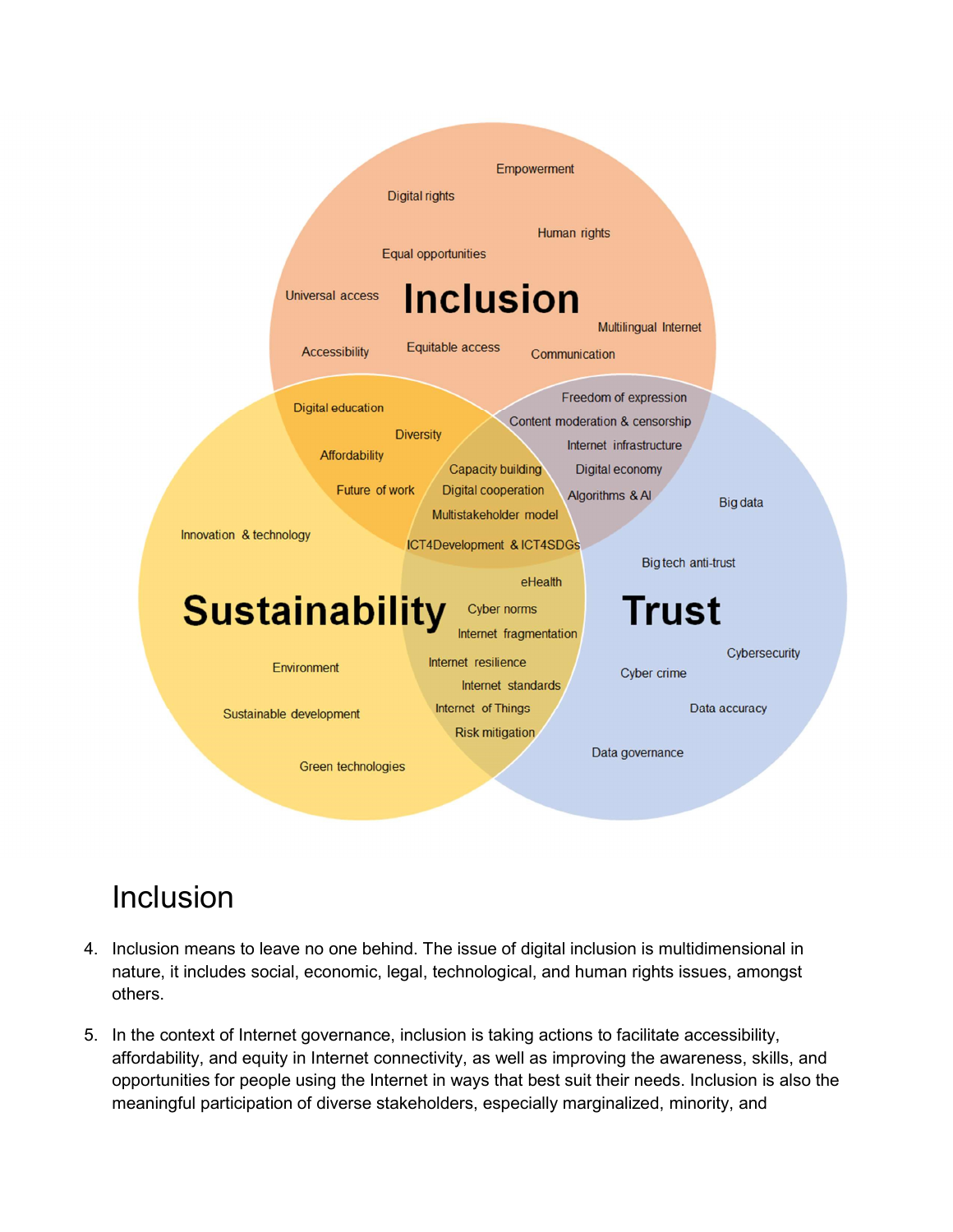underserved communities, ensuring that all voices are treated equally in the multistakeholder agenda-setting and decision-making processes. The inherent diversity and vast geographic scale of the Asia Pacific region presents a daunting challenge to ensure digital connectivity and inclusion for everyone<sup>4</sup>.

- Diversity across the personal identity and needs of every individual, in different groups, within various communities, linguistic groups, in rural and urban parts of Asia must be considered, as well as the needs of the isolated island states of the region's oceans. In addition, the wide range of technological solutions available to overcome the digital divide, and their varying impact in different economies, must be considered in national and regional planning.
- To enable effective digital inclusion, an overarching and collaborative policy framework for planning is needed<sup>5</sup>. Stakeholders can work together to facilitate the development of integrated national, regional and sectoral plans for infrastructure and services, ensuring that no-one is left behind, supporting access to reliable, uninterrupted and affordable Internet.
- Governments can work together with ISPs and the private sector to achieve affordable Internet access for all, enabling effective public and private partnerships and coordination.
- Community-based network systems, although controversial among stakeholders, can provide more Internet coverage areas.
- Rural and urban areas present different challenges in all countries. Strategic national planning should encourage and facilitate collaboration among all sectors nationally. Strategic regional planning can help equalise progress of developing and developed countries, building on collaboration at national level.
- Partnership, collaboration and knowledge sharing in digital media and information literacy between libraries and other organisations from public, private and people sectors are essential to widen the reach and deepen the understanding of the ever changing information landscape.
- To encourage multi-stakeholder policy-shaping conversation on Internet Governance issues, events like APrIGF and yIGF can serve as a solid platform at local and regional level.

 $\overline{a}$ 

<sup>&</sup>lt;sup>4</sup> Advancing Internet Freedom in Asia Pacific via applying UNESCO's Internet Universality ROAM Principles and **Indicators** 

<sup>5</sup> https://asiafoundation.org/wp-content/uploads/2021/09/Six-Stories-of-Resilience\_Digital-Technologies-as-Drivers-of-Development-in-the-Covid-19-Era\_9-30-21.pdf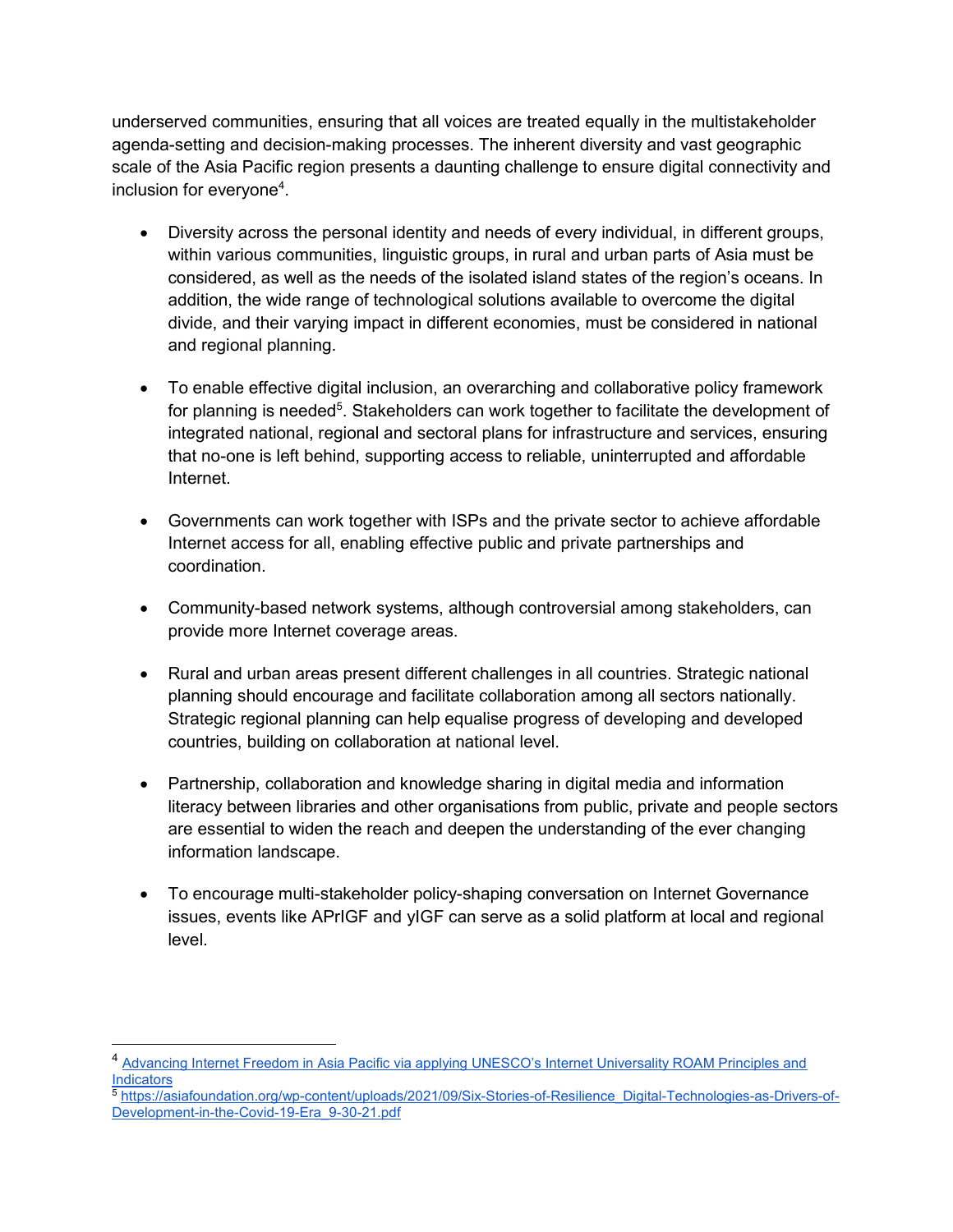### Digital information literacy and E-education

- 6. The Internet is an indispensable platform for delivery of library and information services. Urban and rural libraries are publicly funded, inclusive of all age groups, genders, ethnicities, permanent residents and migrants as well as all sectors of the community, they are safe for all, including vulnerable users. Libraries support users in developing competencies such as media literacy to identify and discard online mis/disinformation, disseminate e-learning, encourage use of e-services and assist in bridging the gender digital divide by empowering people with digital literacy skills.<sup>6</sup> Services provided are responsive to the communities' needs<sup>7</sup>. In all cases, services are provided using facilities and technologies physically accessible to the communities, where people live and in the languages that they speak, including minority and indigenous languages. Services place an emphasis on net-safety, particularly for children and youth. Information services offered in collaboration with the education system place emphasis on developing skills for critical assessment of online information.
- 7. The global pandemic of COVID-19 highlights the essential need of e-education for both educators and students. Virtual classrooms, online distribution of teaching materials, provision of necessary software and tools and other adaptive or innovative measures require an enabling and supporting legal environment. Copyright rules that impair e-education and other public information services should be reformed and balanced both to protect intellectual property in the rush for the development of online courses and be responsive to needs. Cost is another significant roadblock, e-education must be extended at an affordable price to especially to children and youth in underserved, under-resourced, remote and rural communities.
- 8. Significant state resources are devoted to government programmes taking an integrated approach to rolling out digital services in all domains, including gathering and assessing data on the progressive extension of connectivity. In the case of Nepal, participants noted the positive outcomes of a number of programmes and initiatives: the excellent support which was provided by the Ministry of Education through its ICT in Education Masterplan up to 2017, the work of the READ Nepal program in collecting data about public and community libraries and in promoting digital literacy<sup>8</sup>. Conference participants noted with approval the number of cyber safety training programmes offered by ISOC Nepal and other civil society organisations aimed at children and youth - and at their parents.
- 9. Digital information literacy programmes in Australia, Singapore and Nepal despite the great differences among these countries - all reveal acute awareness of community needs and the effective action being taken to meet these needs at the conjunction of education services,

 <sup>6</sup> WS: **Building digital information literacy skills for trust and well-being.** 

<sup>&</sup>lt;sup>7</sup> Examples shown were the services provided to remote rural communities, including indigenous communities in Australia; services to communities in the high-density city state of Singapore and the services to communities in Nepal, a land-locked developing country.

<sup>&</sup>lt;sup>8</sup> It was noted however that mobile Internet penetration and the quality of service providers was still inadequate. The conference was informed that the public libraries in Nepal need further training, and coordination between ICT personnel and library staff. However positive progress has been made: READ has conducted free training in community libraries for digital information literacy (the use of hardware and software, and understanding how to critically evaluate the quality of information found through use of media apps).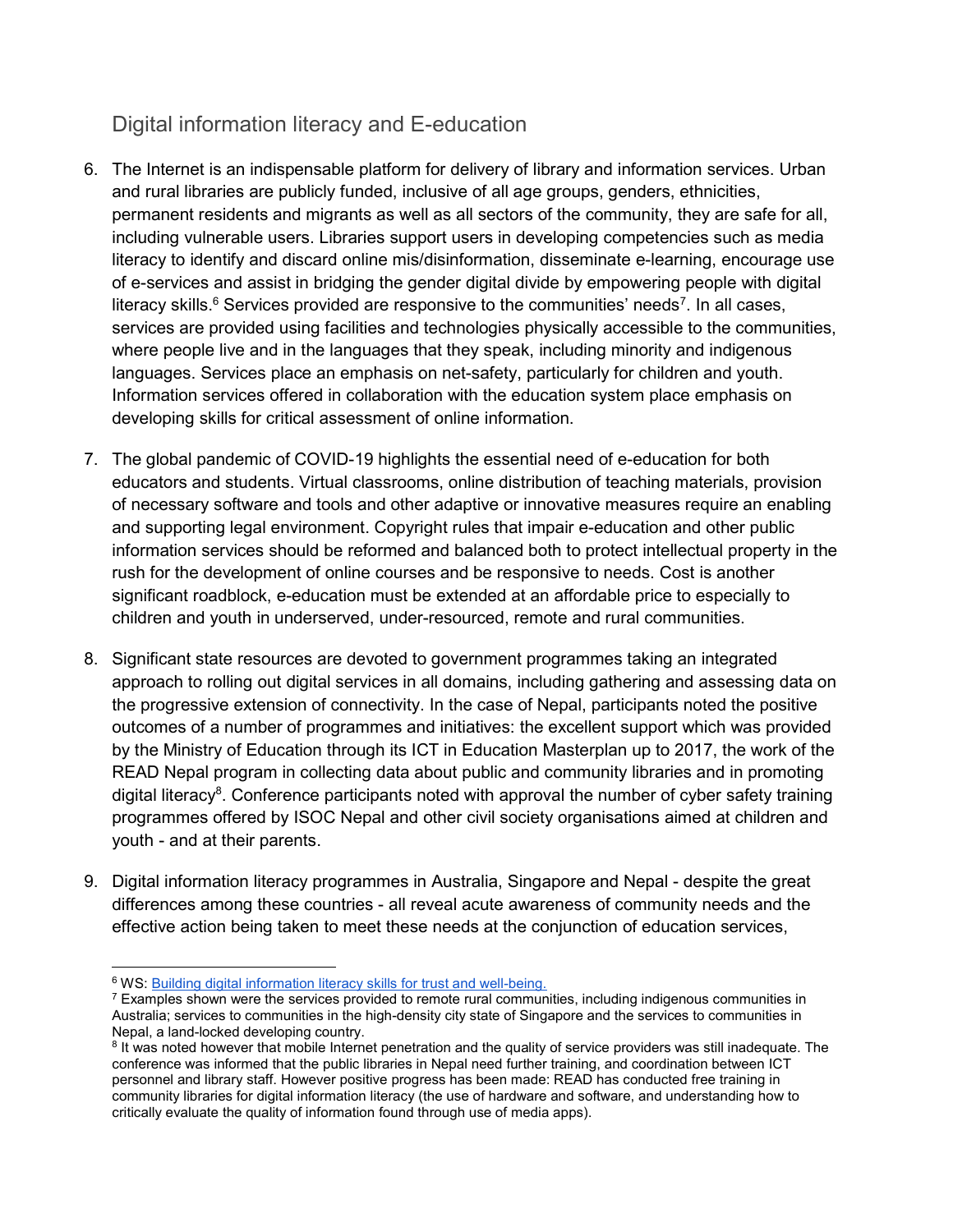information services and Internet access. Progress can be made by these three sectors working in collaboration with national authorities, and where national resources are insufficient then collaboration with external partners is the solution.

10. E-education case studies from Kyrgyzstan and Kazakhstan<sup>9</sup> look at strategies in Central Asia to deal with challenges in education posed by the COVID-19 pandemic especially with children and youth in remote and rural communities. Some of the solutions look at delivering educational materials in local languages through offline digital libraries<sup>10</sup>. Capacity building and training for educators (as well as parents in the case of younger children) is needed to provide students with adequate support during online and hybrid forms of education. Lack of devices is cited as a common challenge in the region; in Vietnam it is estimated that there are about 1.5 million children who do not have enough digital devices and telecommunication services to access online education. Strategic public-private partnerships can provide potential solutions to bridge the digital divide in terms of Internet connectivity, provision of devices<sup>11</sup>, and skills training.

#### Capacity building and Internet Governance processes

- 11. The COVID-19 pandemic has also significantly disrupted most capacity building initiatives. There are formidable challenges that newcomers face in joining global, regional, and national Internet Governance processes. Schools on Internet Governance (SIGs)<sup>12</sup> provide one of the most effective means of onboarding new talent and making them participate effectively in Internet Governance.
- 12. The COVID-19 pandemic has hit most SIGs adversely. Some schools have adapted to a hybrid format, leading to compressed schedules and reduced interactions among participants (an important consideration in creating a community of alumni). Some schools have adopted innovations to overcome some of these challenges, including "Meet-and-greet" sessions for Fellows, extensive mentor sessions, and inter-sessional lectures for covering specific topics in depth. The pandemic has also seen the creation of a fully virtual SIG targeted at global audiences.
- 13. Some SIGs that used extensively interactive methodologies (such as simulating multistakeholder processes) have creatively adapted different methodologies including closer integration with actual IG events.
- 14. The COVID-19 pandemic has made the Internet indispensable for the day-to-day lives of people. The breadth and depth of the use of the Internet call for greater participation by all

<sup>&</sup>lt;sup>9</sup> WS: **Helping kids learn in times of pandemic** 

<sup>10</sup> Such as Ilimbox in Kyrgyzstan https://isoc.kg/ilimbox/

<sup>11</sup> The Prime Minister of Vietnam launched 'Internet Connection and Computers for Students' to provide disadvantaged children with computers. The program aims to support over 1 million students by the end of 2021 https://english.mic.gov.vn/Pages/TinTuc/148893/Poor-students-to-access-the-internet-thanks-to-specialprogramme.html

<sup>&</sup>lt;sup>12</sup> WS: The Impact of the Global Pandemic on Schools on Internet Governance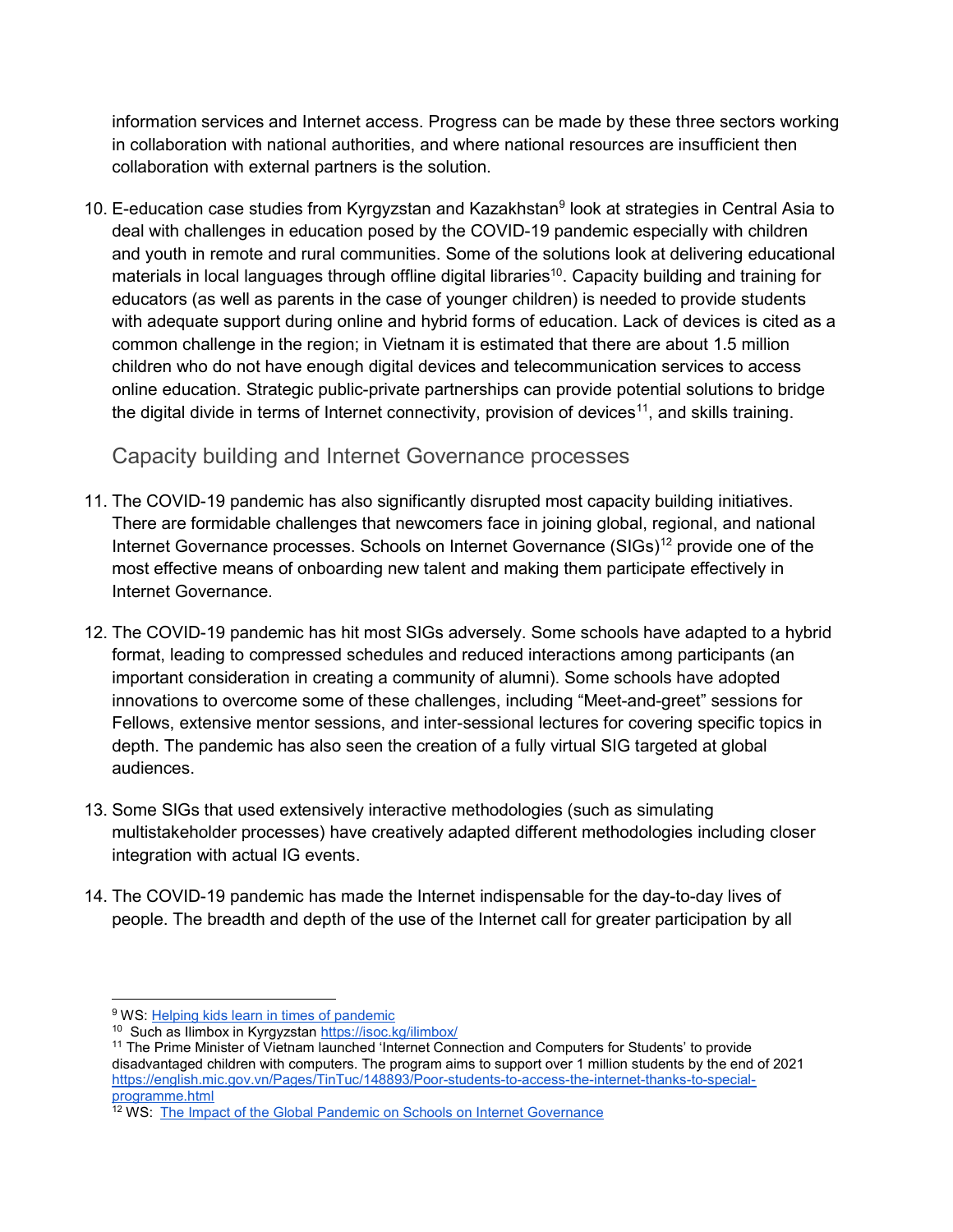stakeholders in the governance of the Internet. The role of SIGs is therefore even more important in the post-COVID-19 world.

Online hate speech and content moderation

- 15. Online hate speech and disinformation are on the rise in South and Southeast Asia. While the two issues have often been discussed separately as distinct problems, in recent years, hate speech has increasingly manifested through disinformation where its content is based on nonfactual information or includes false allegations. Further, the context-dependent nature of hate speech content has made identifying it challenging. Amid gaps in legislation and shortfalls in online platforms' content moderation in addressing the complexity of online hate speech and disinformation in the region<sup>13</sup>, a bottom-up, citizen-centered approach, such as using human experts to conduct fact-checking and diversifying online news flows are crucial to foster healthier debate and improve quality of content online. While necessary, these actions alone will not be sufficient in countering online hate speech and disinformation considering the speed and volume with which they are produced and distributed. It is important that fact-checking organizations form partnerships with online platforms, local media organizations, and other relevant intermediaries to scale the fact-checking effort. Alongside promoting media and information literacy, more research needs to be done to better bring together manual and automated approaches to content moderation toward human-in-the-loop systems.
- 16. Artificial Intelligence (AI) is now widely used by all governments for surveillance and by Internet platforms to detect, categorize and remove harmful online content at scale. In practice, AI systems are beset with serious methodological, technical and ethical challenges.<sup>14</sup> Considerations on how these systems and algorithms can be better trained in order to facilitate a better online environment include looking at indicators and measurements to gauge the maturity of the technology and improve algorithmic accountability. A sustainable multistakeholder collaboration that can keep pace with the constantly evolving nature of online hate speech needs to be rooted in a rights-respecting approach that can meaningfully support offline efforts to prevent violence, protect the freedom of expression and build societal cohesion.
- 17. Regarding harmful content on the Internet, participants noted that governments are increasingly using criminal law to regulate online behaviour and this has implications for freedom of expression and access to the Internet, especially for communities who are marginalized on the basis of their gender, ethnicity, class, migrant status. Equally, criminal law is increasingly being considered to protect marginalised communities against hate speech.<sup>15</sup> Case studies from Nepal, Malaysia, Taiwan and Sri Lanka looked at protectionist laws around online gender-based violence and freedom of expression, and opaque methods of online censorship performed in tandem by governments and platform companies.

<sup>&</sup>lt;sup>13</sup> WS: Citizen-Centered Approach on Tackling Hate Speech, Hindering State Authoritarianism and Algorithmic Censorship of Tech Platforms

<sup>&</sup>lt;sup>14</sup> WS: More than wor(I)ds : Can AI effectively monitor online harms?

<sup>15</sup> WS: Transnational conversations on reclaiming freedom of expression online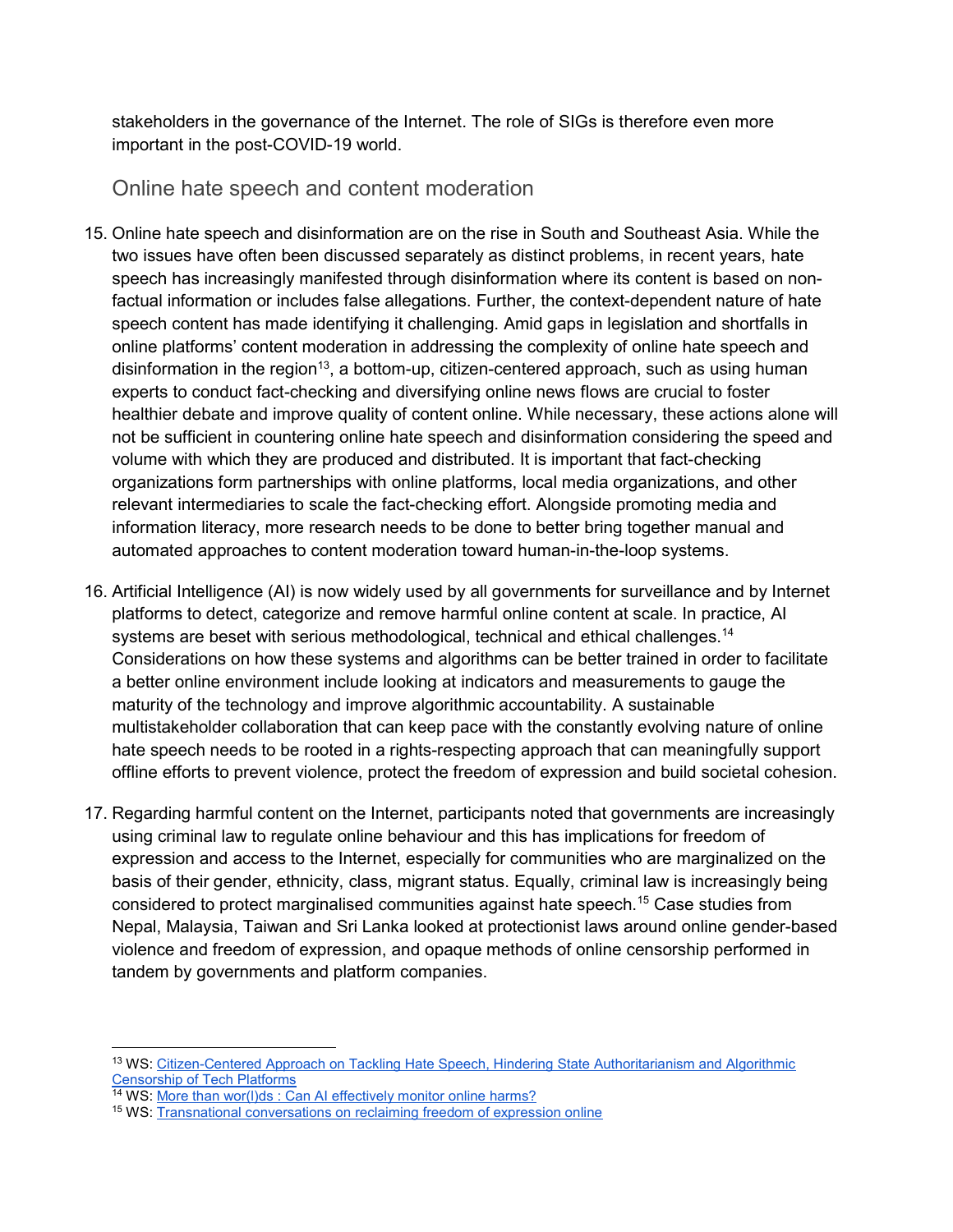18. A question was raised on how macroeconomic ideologies and the platform economy shape access, expression, and experience of violence on the Internet of women, and queer and trans people in Asia Pacific as well as the strategies beyond laws, policies and content moderation that could be used to reclaim the Internet.

#### Human rights and COVID-19

- 19. Participants agreed that the Covid-19 pandemic has posed a fundamental challenge for governments<sup>16</sup>, in that they need to reconcile the imperative to deploy huge resources efficiently to roll out large-scale public health programs, with the need to respect democracy and the right to privacy.
- 20. It was also noted that governments can place temporary restrictions on some human rights, with respect to tracing and tracking technologies to control the Covid-19 pandemic and ensure the fundamental right to health and life. Rights such as rights to privacy, freedom of movement to name a few, were affected by lockdowns, travel restrictions, restrictions on movement, quarantine requirements, the closure of workplaces, schools and sites of economic activity, among other things. Many decisions have been outsourced to the private sector in the development of these tracing applications. This raises the question of the role the private sector has in developing safeguards to ensure privacy rights.

# **Sustainability**

- 21. The evolution of the Internet and its applications has facilitated the development of the digital economy and substantial advancement in science, agriculture, health and education. It is critical that these technological advancements are used to facilitate the present requirements as well as consider future environmental, human and social requirements for a sustainable world. Strong, ethical, democratic and sustainable governance of the Internet will in turn render the Internet better able to support the Sustainable Development Goals and rights of all people. Sustainability is crucial in national, regional and sectoral planning of the global effects and outcomes of technology and its innovations. Awareness about the environmental impact of the increasing demand for electricity and electronic devices using the Internet could support the necessary sustainable transformation of our societies.
- 22. Participants discussed the Internet's impact on the environment, what has been done so far to reduce that impact, its resilience, the role that Internet-related technologies play to help to achieve the Sustainable Development Goals, the role that different stakeholders play in creating a sustainable world, as well as the policies put in place that remedy the damage caused to the environment preventing further deterioration.
- 23. The potential of the Internet and ICT to monitor climate change and reduce our carbon footprint makes the target of net-zero emissions achievable.<sup>17</sup> Energy saving by cloud computing could

<sup>16</sup> WS: Human rights impact of Covid-19 technologies and the role of businesses

<sup>17</sup> WS: Critical Times: Impact of Digitalization on Climate Change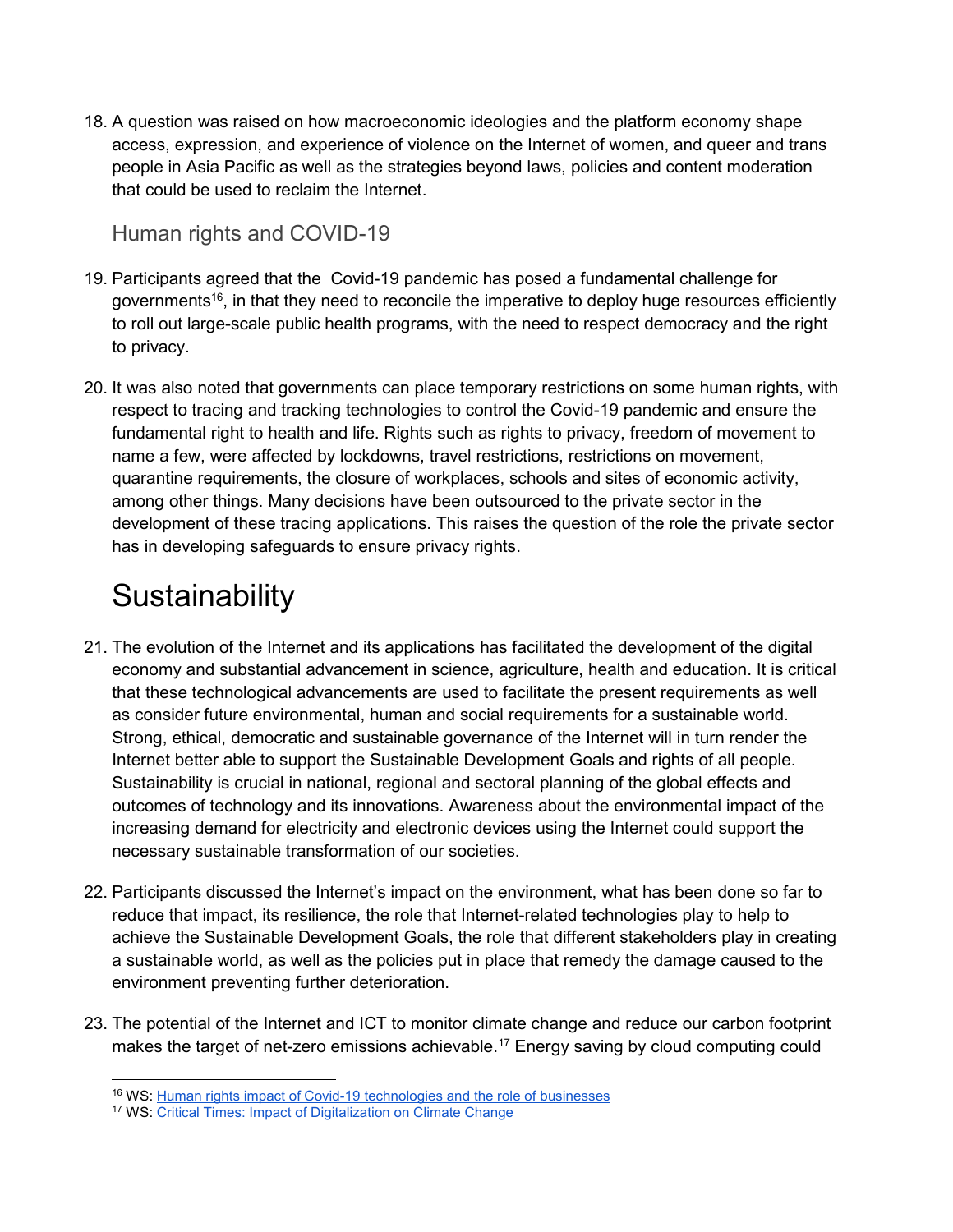potentially offset the carbon footprint of electricity generation. Technologies enabled by the Internet for remote monitoring for conservation purposes also bring a net benefit to the environment. Solar energy farms on isolated small islands<sup>18</sup> have not only enhanced the quality of the air on these island environments, without the use of hazardous fossil fuels to power old generators, but the new power source has enabled 24×7 use of green technologies for health and education, with cleaner and less expensive power generation which supports a further reduction in any climate change impacts.

- 24. In the discussion of the impact of digitalization on climate change, the following recommendations were made for possible implementation through policy and regulations that can ensure a green economy for the Asia Pacific region:
- Raising public awareness regarding carbon footprints and climate change
- Collaboration on policy dialogue<sup>19</sup> among the nations for creating the green economy together
- Developing Green ICT policies for ICT sustainability

Sustainability of the Internet's core infrastructure

25. As a final comment on sustainability, it was considered that the principles behind the Internet's core infrastructure: the importance of security, reliability and resilience, and the open and interoperable nature of the infrastructure are the key<sup>20</sup> technical features that underpin the Internet's success. Therefore, these technical factors in the current Internet's success will no doubt help us determine if the Internet is fit for purpose for the future.

# **Trust**

- 26. Trust calls for striking a good balance between security and people's fundamental rights and freedoms. The security, stability, and resilience of the Internet is critical to ensure that users benefit from a healthy digital environment. Trust in the Internet and its infrastructure is built by ensuring that the interest and security of people is assured. A human-centric approach and a human rights-based approach is needed to guarantee development for all. Collectively, stakeholders must work towards a safe, reliable, and trustworthy cyberspace that enables the fair use of the Internet without compromising on user safety, security of personal data, rights and mutual respect.
- 27. Alongside traditional cybersecurity concerns, the role of data is an increasingly pressing topic when discussing trust online. Data has become an important resource for the digital economy and data-driven technology and applications. Incidents of data and privacy leakage in recent years have decreased users' confidence<sup>21</sup> in ICT platforms, while use and selling of personal

 <sup>18</sup> Ibid

<sup>19</sup> Ibid

<sup>20</sup> Showcase: The Internet's Technical Success Factors

<sup>21</sup> WS: Weaponization of surveillance amid a pandemic in South East Asia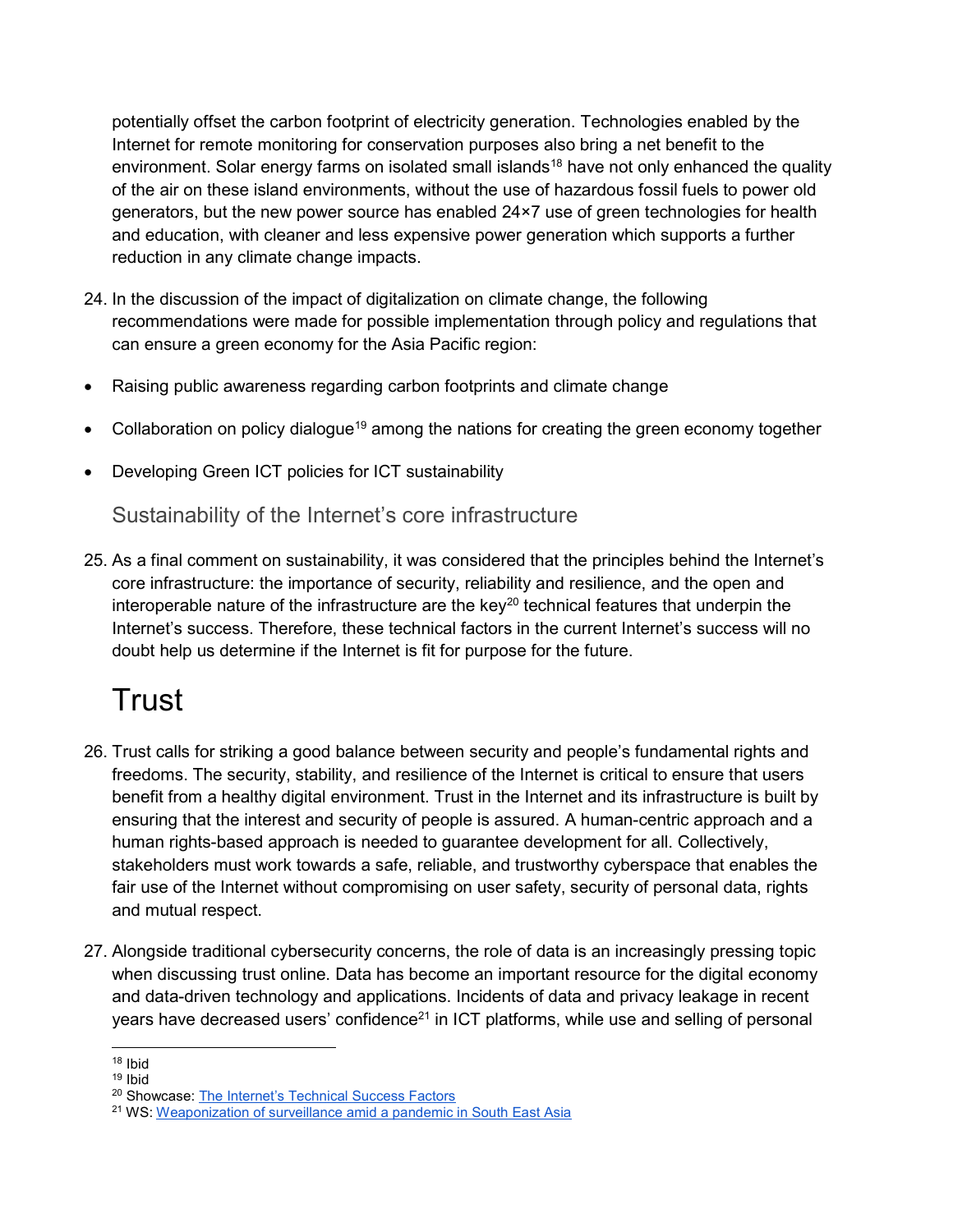data for economic purposes have fostered feelings of being monitored and have risked user trust. User awareness of rights to personal information, data, and privacy, is increasing and allowing for more informed discussions. Enhanced cybersecurity, cyber resilience and good digital literacy tools help people better understand and address the key risks that both new and experienced users face online, such as online scams, phishing attacks, and identity theft. However, challenges remain and all stakeholders must work together to find solutions to achieve balance and trust.

- 28. Policy decisions around the region can impact the Internet positively and contribute to its growth as an enabler and a force for good for APAC societies and economies. At the same time, legal measures<sup>22</sup> can have a technical impact to undermine a core technology, encryption, that underpin the Internet's security, and the security of everyone on the Internet or create opportunities for wider surveillance and data collection, more potent cyberattacks, and greater online abuse.
- 29. These come at a time of APAC's ever growing reliance on the Internet to deliver government services and respond to citizens' needs; for businesses to reach customers and markets; and as an overall lifeline in a world increasingly shaped by the ongoing pandemic. It is important to ask what the roles and responsibilities of governments, industry, civil society, and other stakeholders are to maintain trust in Internet governance.
- 30. The challenges that spur these policies are important, but these are broad and long-standing societal problems predating the Internet. Across the region, there are a number of examples where policy is evolving including intermediary liability, end-to-end encryption, and online hate speech.

#### Intermediary Liability

 $\overline{a}$ 

31. The need to balance the fundamental freedom of speech and expression in view of the violence and harms caused due to the actions of people through intermediaries has sparked a range of action across the region. With India, Malaysia, Indonesia and others exploring regulations or ordinances in this space, what are the challenges and concrete recommendations for implementing Intermediary Liability principles<sup>23</sup> in the Asia Pacific? Some countries have pushed for stringent enforcement of laws relating to classification and elimination of fake news to ensure that the safety of citizens is protected while also maintaining the intermediary liability of the major online spaces. This approach has also raised concerns around freedom of expression, with some prompting the need for comprehensive frameworks to recognize the cross-border nature of platforms and address the issue in a balanced and comprehensive way.

<sup>&</sup>lt;sup>22</sup> Showcase: Is the Internet trusted forever? — The issue about the pirate site on "Manga" and freedom of expression in Japan.

<sup>&</sup>lt;sup>23</sup> WS: **Don't shoot the messenger, intermediary liability principles under threat**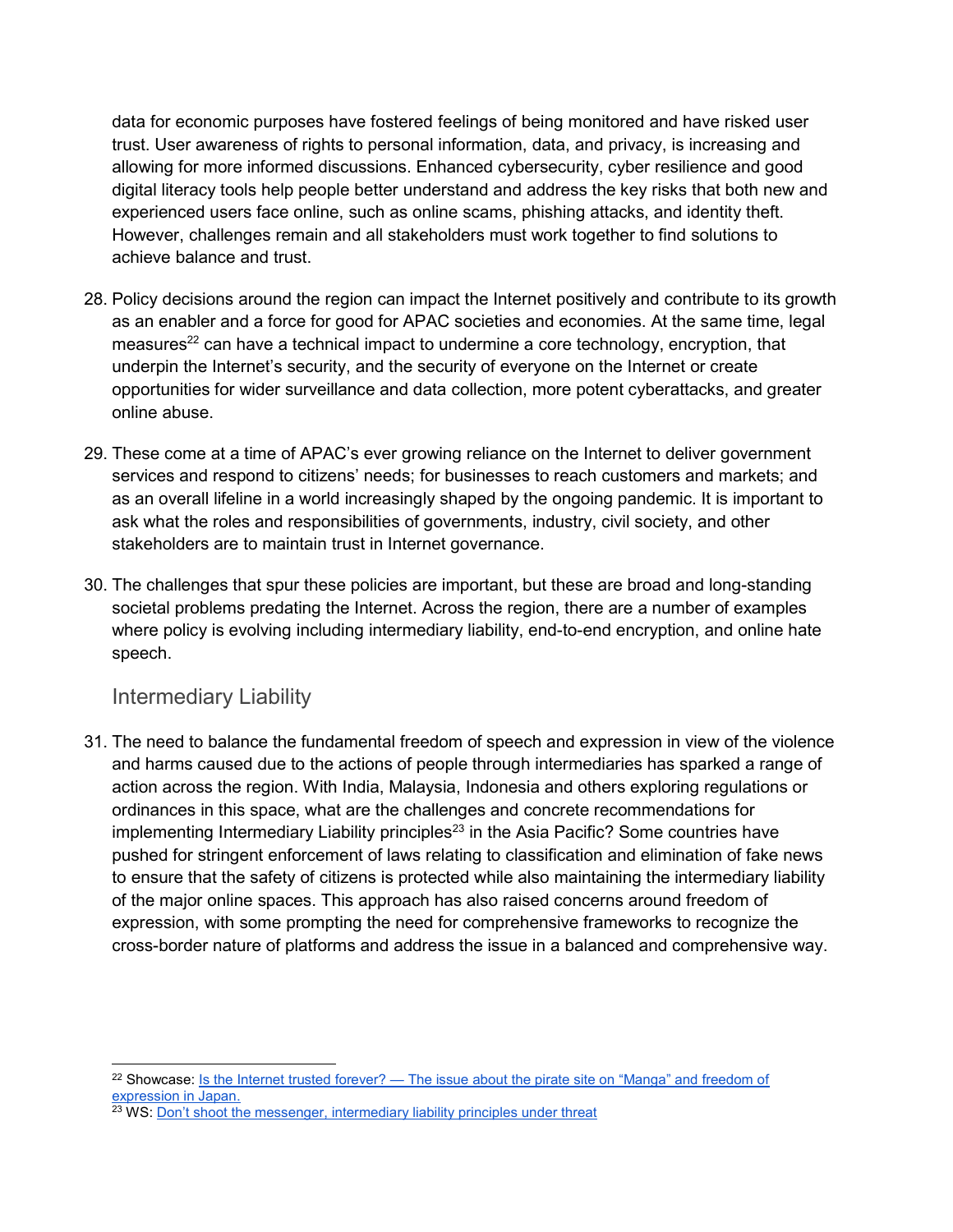### Encryption

32. Recent developments related to the End to End Encryption (E2E) debate in the Asia Pacific<sup>24</sup> include the Amendments in TOLA in Australia; the Indian Information Technology (Intermediary Guidelines and Digital Media Ethics Code) Rules, 2021; and encryption issues related to CSAM. This complexity of the encryption debate calls for further deliberation and a look at the adequacy of initiatives taken so far. More needs to be done to increase encryption literacy among lawmakers and citizenry to ensure a rich discussion and informed decision making. Simplifying the encryption debate to make it non-technical and easier for the ordinary person to understand will go a long way in protecting the E2E in the APAC region while engaging with those sectors and individuals most impacted, such as finance, banking, and journalism, will ensure more meaningful progress can be made. Encryption has a wide range of applications, so any debate to increase, maintain, or restrict the use of encryption needs to be set against the wider regional context, including efforts to increase Internet accessibility, security, and trust.

### Routing Security

33. The Internet plays an essential role in the majority of societies around the world. From banking to education, health to logistics, just about every sector relies on Internet-based applications and services to function. The interconnected nature of networks means that many solutions only work when other networks make the same improvements, and nowhere is this truer than with routing security. By its nature, routing security requires collective action to make a real change. For policy makers to understand and engage with technical standard best practices<sup>25</sup> to address technical challenges and security threats, policymakers need to work with network and infrastructure operators, critical infrastructure protection agencies and standards bodies, among others, to improve global routing security while also preserving vital aspects of the system that have allowed the Internet to be open and universal.<sup>26</sup>

### **Data**

34. ICT and the Internet have played an important role in pandemic prevention and response, as well as a positive role in keeping people socially connected during social distancing. At the same time, in response to COVID-19, many governments implemented new surveillance measures including privacy-intrusive contact tracing applications, databases, and surveillanceexpanding policies.<sup>27</sup> While these are supposedly temporary measures taken during a state of pandemic emergency, there are legitimate concerns that they may become permanent and, in turn, facilitate function creep with their original purpose being progressively extended to perform long-term surveillance and policing. Further, as registration in centralized databases becomes mandatory for individuals to obtain public services and for businesses requiring a copy of digital vaccination record from service users, risks of data-based discrimination and privacy invasion

 <sup>24</sup> WS: Decrypting the encryption debate in Asia Pacific

<sup>25</sup> WS: MANRS for Policy Makers to improve global routing security

<sup>26</sup>Ibid

<sup>27</sup> WS: Weaponization of surveillance amid a pandemic in South East Asia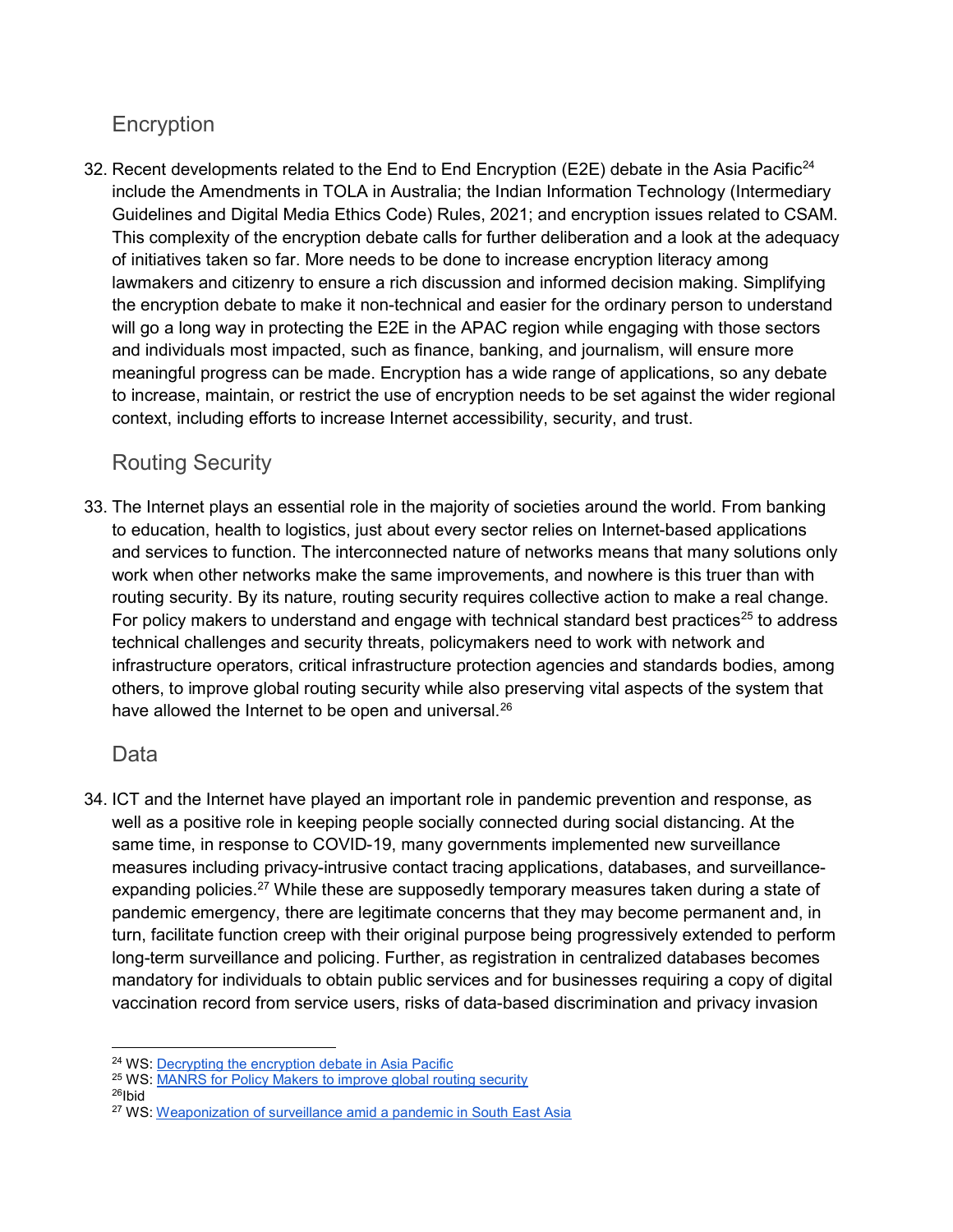are growing. Several cases of COVID-19-related data breaches in the region pointed to the security risks of having massive sensitive data centralized in government databases. To avoid post-pandemic normalization and weaponization of surveillance, it's essential that the introduction of emergency surveillance measures, from policies to technologies, includes sunset provisions which articulate when and how they will be withdrawn, and how the data collected will be deleted or stored. In the absence of a robust data protection regime, governments should ensure that data technologies are designed in conformity with privacy-preserving protocols and that data protection impact assessment be regularly conducted.

Regulatory developments and inclusive economic growth

- 35. In Asia, jurisprudence developed around laws and regulatory developments<sup>28</sup> has significantly shaped the experience of digital rights and impacted the infrastructure, architecture and experience of the Internet.<sup>29</sup> Developing laws rooted in principles and predictability, an informed judiciary, vigilant in upholding the rights of individuals contributes significantly to the building of an inclusive, rights-respecting, trusted, and sustainable Internet.
- 36. Online platforms are delivering cost savings, efficiency, and value creation that can be leveraged to achieve an array of positive development goals from inclusive economic growth, to improved health and welfare of marginalized populations, to women's empowerment.<sup>30</sup> Internet usage could come with adverse effects if abused or overused. Having the capability to address the risks aspect of individual digital wellbeing should be part of user literacy for maintaining the trust of the Internet. The Internet has proven to be a force for good: it has empowered society and individuals during the global pandemic and has increased communities' resilience in terms of the ability to plan, prepare, communicate and support each other.

 $\overline{a}$ <sup>28</sup> https://www.apc.org/en/pubs/jurisprudence-shaping-digital-rights-south-asia

<sup>29</sup> WS: Internet Rules: Judicial and Regulatory developments impacts digital rights in Asia

<sup>30</sup> WS: Digitally-led, Inclusive Growth in the Age of COVID-19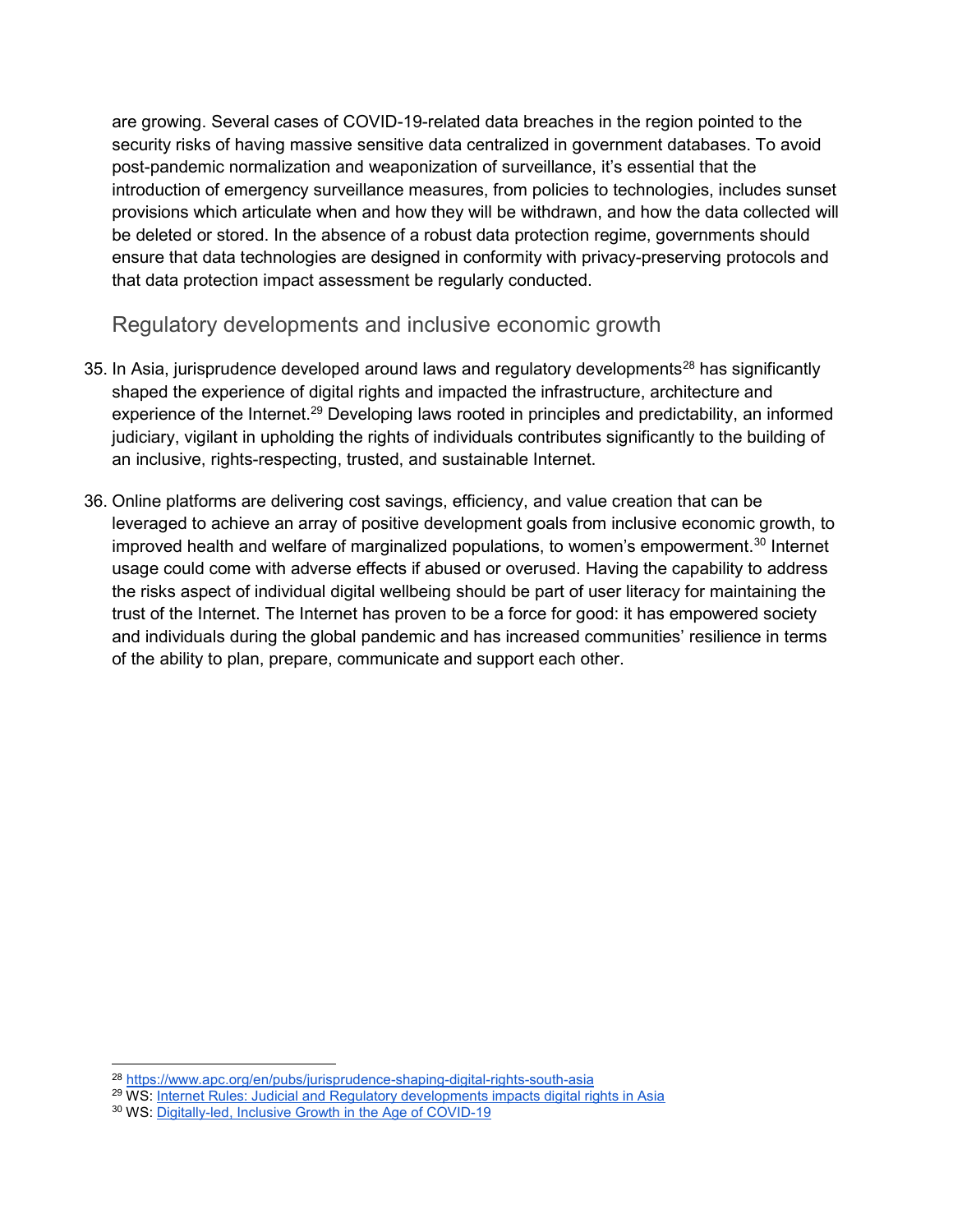### Appendix I

Public Comment platform - https://comment.aprigf.asia/

Public Comment matrix - https://igf.asia/syndocmatrix2021